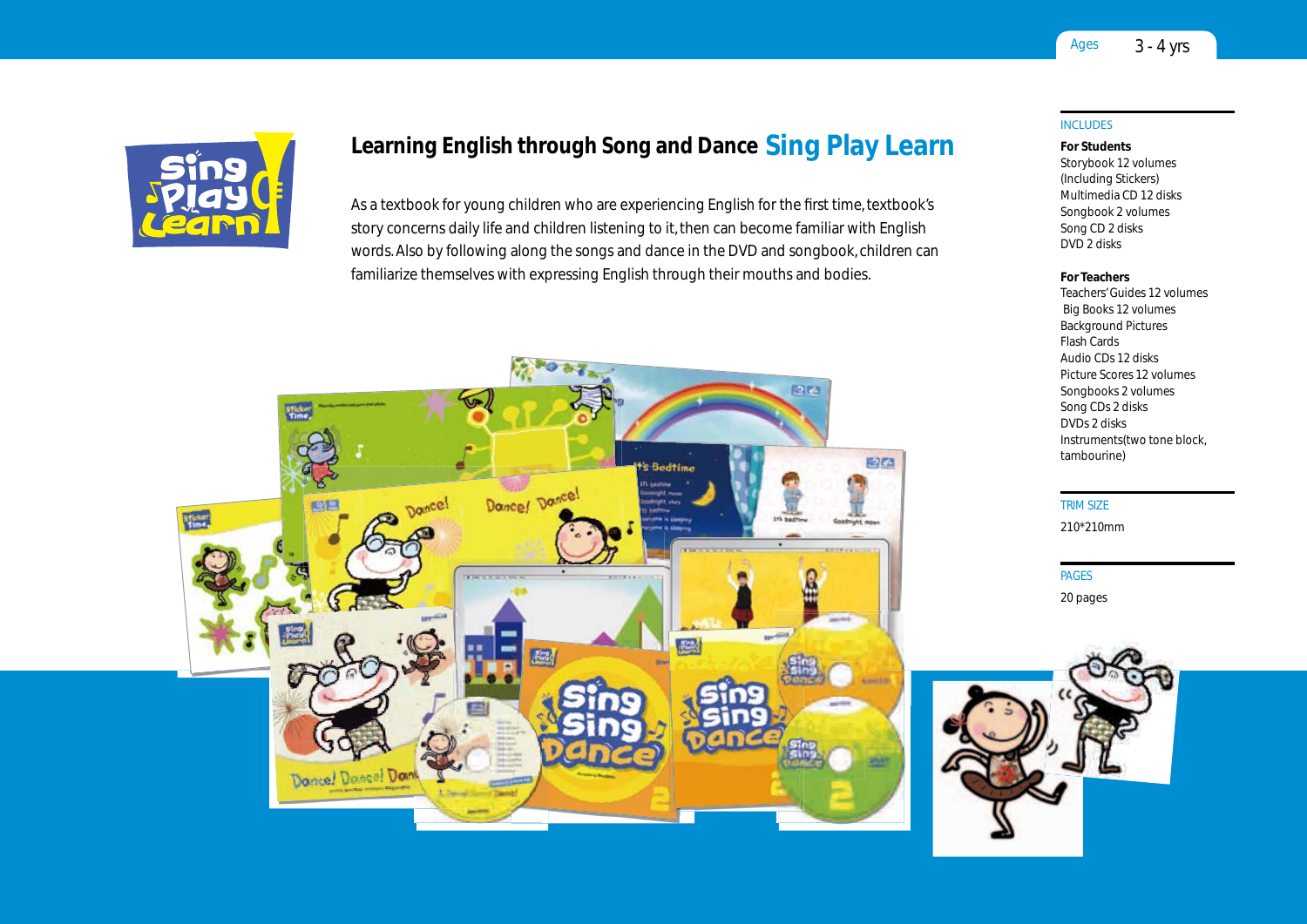

# Features



- Hardcover (Story 16p + Activity 2p + Parent's Page 1p) For the safety of the child the corners have been rounded.
- Recorded overseas (Trendset Studios, New York)
- Contains pictures that match young children's interests
- Activity page done with parents and stickers (practice for expressing stories)
- Audio CD and e-book provided
- Total 12 volumes (1 volume per month)



- Contains exciting and fun English songs
- 6 Story Song + 6 Expanded Song for each subject (Total 12 songs)
- Provides a dance routine section that allows young children to express themselves through their bodies
- Song CD provided
- 1 for each semester (2 per year)



- Provides dance video and flash animation (total 12 songs)
- 1 for each semester (2 per year)